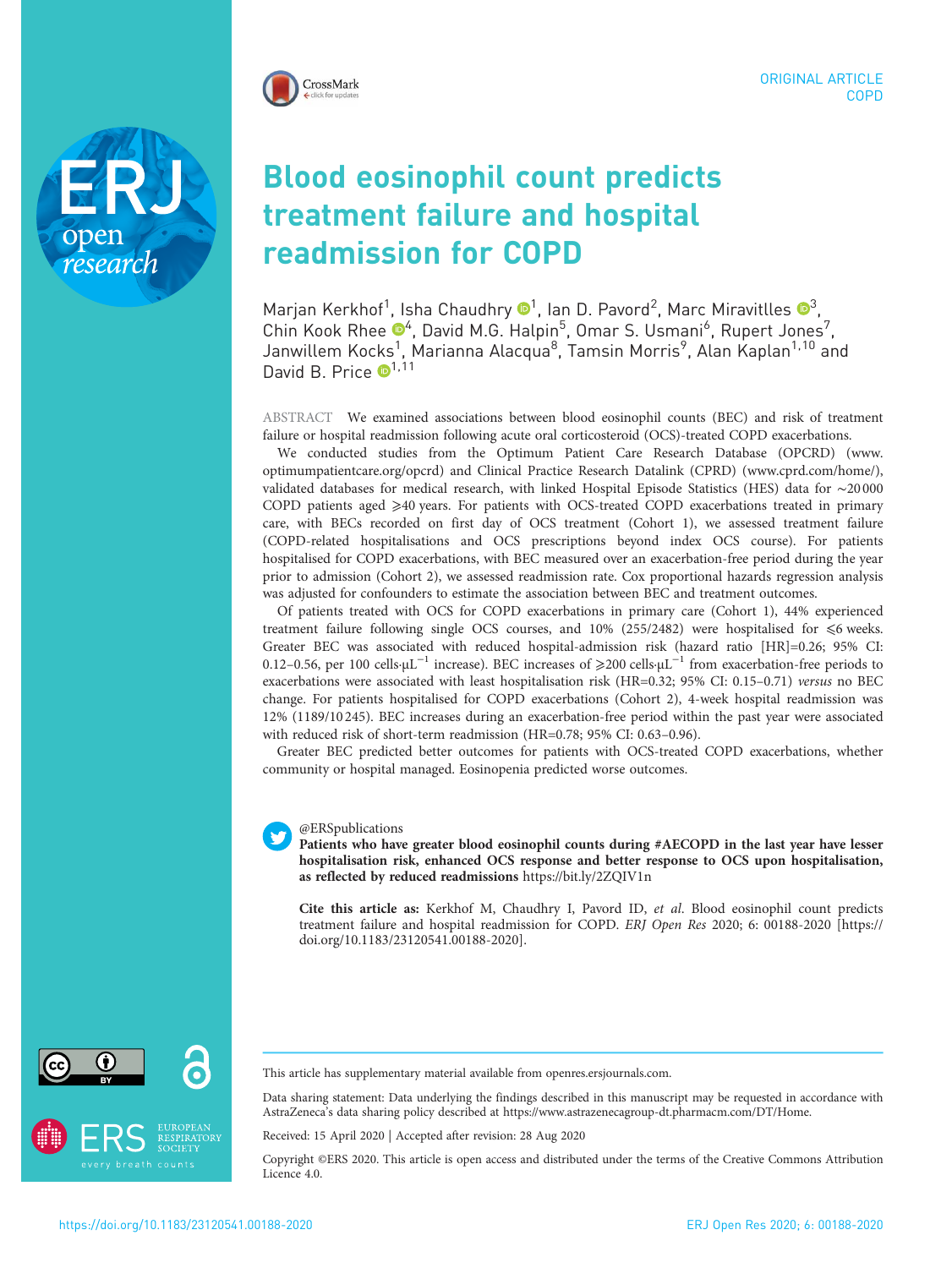# Introduction

COPD is a prevalent, complex and heterogeneous disease with limited treatment success for some patients [[1\]](#page-10-0). Many patients with COPD experience exacerbations, which contribute to disease progression, especially if recovery from exacerbations is slow [\[2](#page-10-0), [3](#page-10-0)]. COPD exacerbations can be heterogeneous in aetiology and underlying inflammation [[2\]](#page-10-0). Systemic corticosteroids are recommended for the treatment of COPD exacerbations because they can shorten recovery time and hospitalisation duration and increase time to a subsequent exacerbation [\[3](#page-10-0), [4\]](#page-10-0). However, systemic corticosteroids are associated with known adverse events. Treatment strategies targeted at the needs of individual patients may improve treatment-related clinical outcomes [[1\]](#page-10-0).

COPD is commonly characterised by neutrophilic inflammation, but ~25-40% of patients with COPD have elevated blood eosinophil counts (BEC) [[2](#page-10-0), [5](#page-10-0)–[7\]](#page-10-0). This may represent a different phenotype from neutrophilic COPD [\[8, 9\]](#page-10-0). Patients with COPD who have greater BEC have an enhanced response to corticosteroids [[7,](#page-10-0) [10\]](#page-10-0). BEC have recently been recommended by the Global Initiative for Chronic Obstructive Lung Disease (GOLD) for predicting the effectiveness of inhaled corticosteroids (ICS) in preventing COPD exacerbations [\[3\]](#page-10-0). BEC may therefore be useful biomarkers to guide treatment decisions [[3, 10, 11](#page-10-0)].

Clinical trial data suggest an increased BEC is associated with an increased likelihood of ICS treatment benefit for patients with COPD [\[12, 13](#page-10-0)]. An analysis of three randomised controlled trials for the treatment of acute COPD exacerbations reported reduced treatment failure with prednisolone for patients with elevated blood eosinophils (⩾2% of total white blood cells) but not for those with blood eosinophils <2% [\[10](#page-10-0), [11\]](#page-10-0). A recent analysis of the Phase III IMPACT trial demonstrated that regimens containing ICS reduced rates of moderate and severe exacerbations to a greater extent for patients with increasing BEC [\[14\]](#page-10-0). Results from previous studies are inconsistent on whether BEC at the time of hospitalisation predict readmission risk after discharge for patients with COPD [[7, 15](#page-10-0)-[18](#page-10-0)]. Some studies found that patients with elevated BEC at admission had a greater risk of hospital readmission or treatment failure, but these patients may have had lesser risk of death [[15](#page-10-0), [16](#page-10-0), [18\]](#page-10-0). Other studies reported shorter hospitalisations or reduced readmission rates for patients with elevated BEC [\[7](#page-10-0), [17](#page-10-0)]. This is consistent with the known heterogeneity of COPD [[2](#page-10-0)].

Although OCS are relatively inexpensive, their use in the treatment of patients hospitalised for COPD exacerbations is associated with significant short- and long-term adverse effects that increase healthcare resource costs [\[19\]](#page-10-0). Little is known about exacerbation treatment failure rates for patients who have received short-term OCS courses from their treating physicians or whether BEC can predict risk of short-term hospital readmission following COPD exacerbations. We performed two separate analyses of a large, real-world data population of ∼20 000 patients from validated, high-quality databases to determine better whether BEC constitute useful biomarkers of treatment response for patients with COPD. We sought to determine fully whether there was a BEC–OCS response relationship and to provide more accurate information on optimal cut-off points. Additionally, we sought to acquire more detailed information on small populations at risk (e.g., group with eosinopenia (<50 cells·µL−<sup>1</sup> )), which can be identified at routine full blood count measurements in general practice. The first analysis examined the effect of BEC on treatment outcomes for patients treated with OCS for COPD exacerbations by general practitioners in the United Kingdom. The second analysis focused on patients who had been hospitalised because of COPD exacerbations and the relationship between BEC and risk of readmission to the hospital.

## **Methods**

This analysis includes two historical cohorts that were derived from COPD electronic medical records in the United Kingdom: Blood Eosinophil Counts in Guiding Anti-inflammatory Treatment of COPD Exacerbations (BLANCA; Cohort 1) and Blood Eosinophil Counts and Risk of Short-Term Hospital Readmission for COPD Exacerbation (Cohort 2). Study protocols for each cohort were approved by the Clinical Practice Research Datalink (CPRD) Independent Scientific Advisory Committee (ISAC approval numbers 16\_299 and 16\_297) and the Anonymised Data Ethics & Protocol Transparency Committee

**Affiliations**: <sup>1</sup>Observational and Pragmatic Research Institute, Singapore, Singapore. <sup>2</sup>Oxford Respiratory<br>NIHR BRC, Nuffield Dept of Medicine, University of Oxford, Oxford, UK. <sup>3</sup>Pneumology Dept, Hospital Universitari Vall d'Hebron, Vall d'Hebron Institut de Recerca (VHIR), Vall d'Hebron Barcelona Hospital Campus, CIBER de Enfermedades Respiratorias (CIBERES), Barcelona, Spain. <sup>4</sup>College of Medicine, Seoul St<br>Mary's Hospital, The Catholic University of Korea, Seoul, South Korea. <sup>5</sup>University of Exeter Medical School, College of Medicine and Health, University of Exeter, Exeter, UK. <sup>6</sup>Imperial College London, London, UK. 7The Peninsula College of Medicine and Dentistry, Plymouth, UK. <sup>8</sup>AstraZeneca, Cambridge, UK. <sup>9</sup>AstraZeneca,<br>Luton, UK. <sup>10</sup>Family Physician Airways Group of Canada, Richmond Hill, ON, Canada. <sup>11</sup>University of Aberdeen, Aberdeen, UK.

Correspondence: David B. Price, Academic Primary Care, Division of Applied Health Sciences, University of Aberdeen, Polwarth Building, Foresterhill, Aberdeen, UK. E-mail: [david@opri.sg](mailto:david@opri.sg)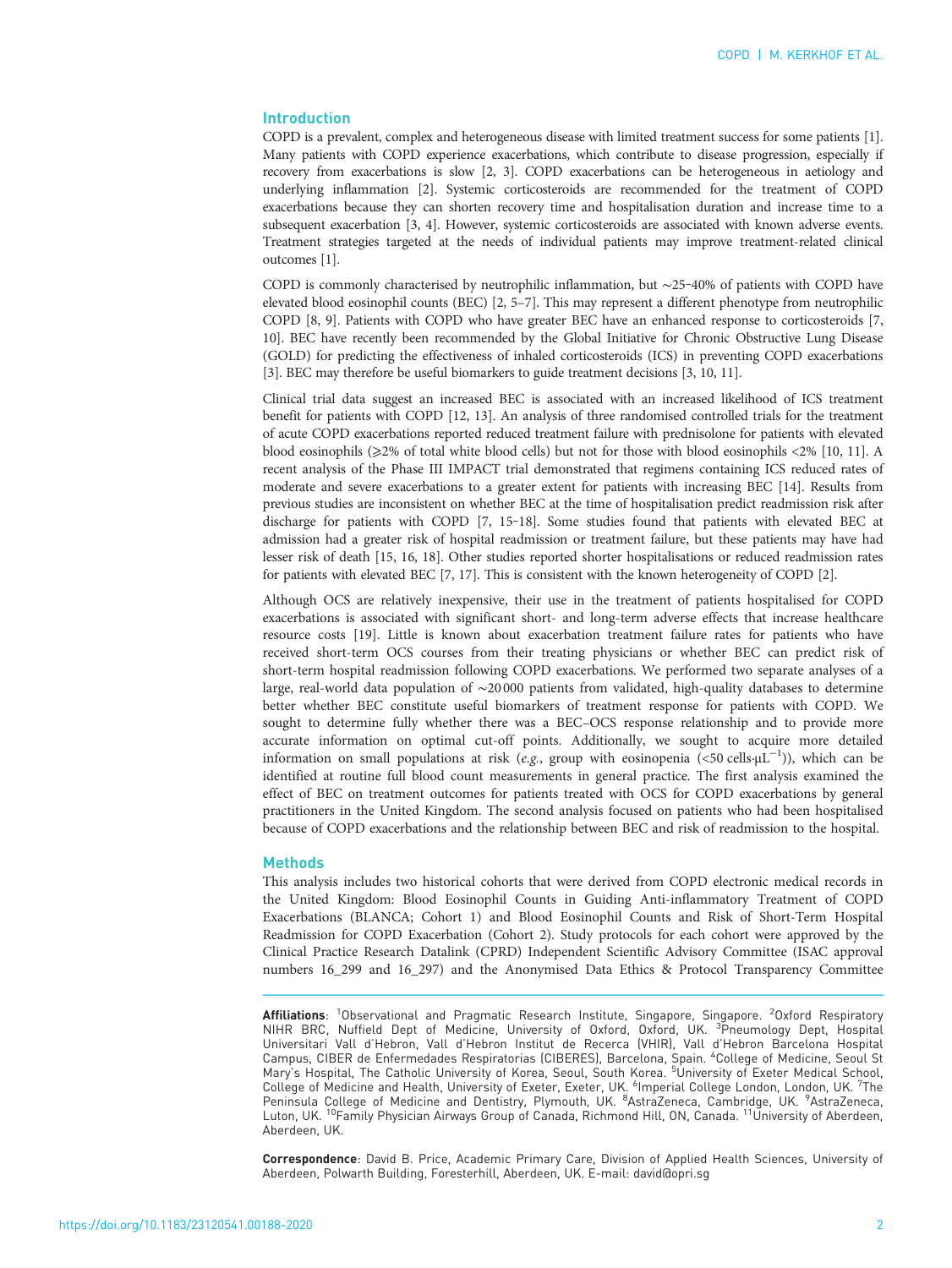(ADEPT) Committee (ADEPT0917) for use of the Optimum Patient Care Research Database (OPCRD). These two studies were registered with the European Union Electronic Register of Post-Authorisation Studies (EU PAS Register numbers EUPAS17543 and EUPAS16875). Studies were performed in accordance with ethical principles consistent with the Declaration of Helsinki, International Conference on Harmonisation Good Clinical Practice and applicable legislation on non-interventional studies.

#### Data sources

Primary and secondary medical care data for Cohorts 1 and 2 were obtained from two sources: 1) OPCRD ([www.optimumpatientcare.org/opcrd](http://www.optimumpatientcare.org/opcrd)), and 2) CPRD, a validated database frequently used for medical and health research [\(www.cprd.com/home/\)](http://www.cprd.com/home/) [\[20](#page-10-0)] with linked Hospital Episode Statistics (HES) data. Both databases contain anonymised longitudinal electronic medical records extracted from subscribing UK primary-care practices. At the time of these analyses, OPCRD contained records for 6 million UK patients from >600 practices, and CPRD contained medical records for 5 million UK patients from >600 practices. Data from both sources, comprising ∼10 000 eligible patients, were combined to maximise statistical power. Duplicate records were removed, which yielded a combined data set of unique patients with COPD available for all analyses in both cohorts.

To obtain detailed information about hospital admissions, we identified CPRD data with linked HES admitted patient care data, which contain details of all admissions to or visits with National Health Service healthcare providers in the United Kingdom [[21\]](#page-10-0). Diagnostic data of admissions recorded in HES are coded via the International Classification of Diseases, 10th revision (ICD-10) coding frame. To identify accident and emergency attendances, CPRD data were linked with HES accident and emergency data.

## Study designs

In both cohorts, patients were required to have been  $\geq$ 40 years of age, have had continuous medical data available for  $\geq 1$  year before their index dates and have had a COPD diagnosis before their index dates. Patients were excluded if they had any chronic lower respiratory conditions other than asthma or COPD or were receiving maintenance OCS treatment (≥5 prescriptions of prednisolone ≤10 mg·day<sup>-1</sup>) in the year prior to the index date.

#### Patients treated with oral corticosteroids for COPD exacerbations in a primary-care setting (Cohort 1)

For Cohort 1, patients were required to have had a COPD exacerbation that occurred during or after 2005 and  $\geqslant$ 1 exacerbation treated in primary care with OCS. Index date was the day of a prescription for OCS for COPD exacerbation, with BEC measured on the same day. Patients were required to have a COPD diagnosis within the Quality and Outcome Framework, which requires a confirmed post-bronchodilator ratio of forced expiratory volume in 1 s (FEV<sub>1</sub>)/forced vital capacity <0.70. Patients were not included if they had received OCS or antibiotic treatment during the 2 weeks before the exacerbation.

The primary outcome for patients treated with OCS for COPD exacerbations in a primary-care setting (Cohort 1) was overall treatment failure within 6 weeks of exacerbation. Treatment failure was defined as a COPD-related hospital admission or accident and emergency department visit, prescription for antibiotics with lower respiratory consultation or repeat OCS prescription. If patients in Cohort 1 had >1 event that met criteria for an index date, the latest event was selected.

### Patients hospitalised due to COPD exacerbations (Cohort 2)

Patients in Cohort 2 had been admitted to a hospital in the United Kingdom for treatment of a COPD exacerbation (ICD-10 code J44.0 or J44.1 in any diagnostic position) and had BEC measured within the prior year during an exacerbation-free period. An exacerbation-free period was defined as a ≥4-week period in the year before the index date and prior to the BEC measurement during which the patient experienced no COPD exacerbations. No requirements were specified for year of hospitalisation for Cohort 2. The primary outcome was time to first hospital readmission for COPD within 4 weeks after discharge date. If patients in the group hospitalised for COPD exacerbation (Cohort 2) had >1 event that met criteria for an index date, the earliest event was selected.

### Statistical analyses

For both cohorts, a total of 10079 patients were required to achieve an HR of 1.30 (or 0.77) with an assumption of significance at  $\alpha$ =0.05, assuming that 10% of patients would have high BEC (≥450 cells·µL<sup>-1</sup>) and that risk of hospital admission or readmission during the outcome period was 10% for patients without high BEC. The risk of hospital admission or readmission was based on a cohort study by HUNTER et al. [[22\]](#page-10-0), who found that 10% of readmissions occurred within 14 days of previous discharge.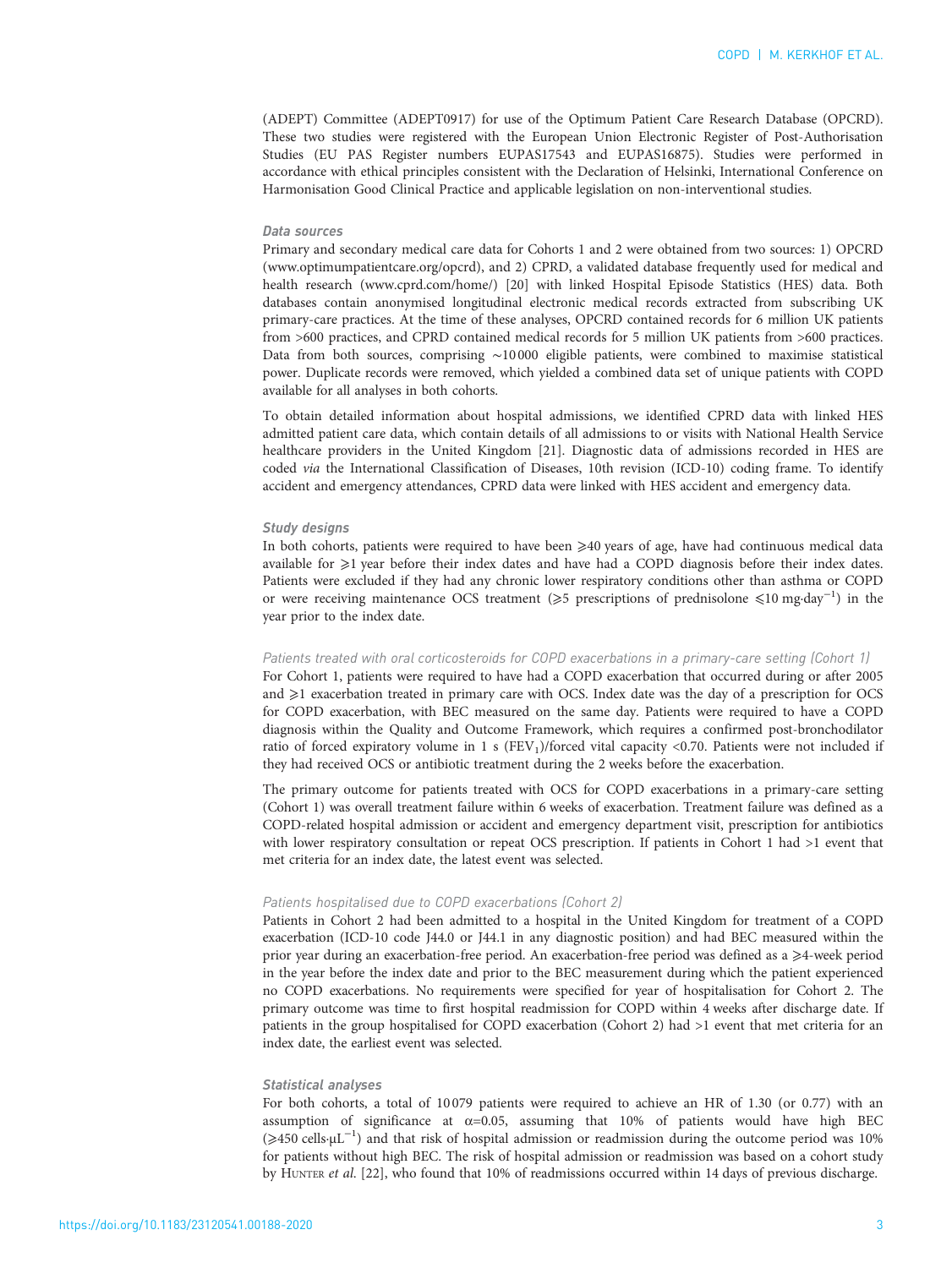Statistical analyses were conducted via Stata version 14 (StataCorp, College Station, TX, USA) and SPSS Statistics version 23 (IBM, Armonk, NY, USA). For both cohorts, demographics, baseline patient characteristics, comorbidities and disease severity were described. HRs with 95% confidence intervals for the association between outcome and incremental BEC categories were estimated by Cox proportional hazards regression model, with BEC 50–<150 cells⋅ $\mu$ L<sup>-1</sup> as the reference category. Primary analyses compared eight eosinophil count categories with a reference category (50-<150 cells·μL<sup>-1</sup>). Analysing BEC as a continuous variable resulted in a slightly improved model fit (lesser Akaike information criterion/ Bayesian information criterion) for hospitalisation risk as the outcome. These data are also reported.

We also examined patient characteristics, exacerbation frequency, modified Medical Research Council (mMRC) dyspnoea scale score and percentage predicted  $FEV<sub>1</sub>$  as independent predictors of hospital admission (Cohort 1) and readmission (Cohort 2). For patients with several assessments of the mMRC dyspnoea scale score and  $FEV<sub>1</sub>$ , the most recent assessment within the past 5 years was used. Patients were censored from the analyses at the time of death. Sex, age, body mass index (BMI), smoking status, Charlson comorbidity index, comorbidities and timing of BEC relative to index date were evaluated as confounders for the effect estimate. A forward-selection procedure was employed to derive the final models. Logistic regression analysis for incremental BEC categories evaluated the relationship between BEC and treatment response. The validity of the proportional hazards assumption was checked with survival curves.

Sensitivity analyses were stratified by ICS treatment in the year before index date. Differences between strata were tested by including an interaction term in the model analysing the full population. HRs were estimated for BEC <50 cells· $\mu L^{-1}$  and  $\geqslant$ 150 cells· $\mu L^{-1}$  compared with the reference, 50–<150 cells· $\mu L^{-1}$ .

#### **Results**

# Patients treated with oral corticosteroids for COPD exacerbations in a primary-care setting (Cohort 1)

Index years for patients treated in a primary-care setting (Cohort 1) ranged from 2005 to 2017. We identified 8848 patients with COPD and BEC recorded on the day of an exacerbation treated by their general practitioners (see supplementary [figure S1](http://openres.ersjournals.com/lookup/doi/10.1183/23120541.00188-2020.figures-only#fig-data-supplementary-materials) for patient flow diagram). Of these patients, 6416 were treated with OCS for their most recent exacerbations and comprised the analysis population of Cohort 1. Most patients were aged from 60 to <80 years ([table 1](#page-4-0)); 3917 (61.1%) received antibiotic treatment along with OCS at index date, and 2482 (38.7%) had records in CPRD with HES linkage. A total of 4581 patients (71.4%) had BEC measurements during an exacerbation-free period in the prior year, including 1679 records with HES linkage. Of 6416 patients treated with OCS for COPD exacerbations in a primary-care setting (Cohort 1), 88 (1.4%) died within 6 weeks of the index exacerbation. Additional baseline characteristics are reported in supplementary [table S1.](http://openres.ersjournals.com/lookup/doi/10.1183/23120541.00188-2020.figures-only#fig-data-supplementary-materials)

In patients treated with OCS for COPD exacerbations in a primary-care setting (Cohort 1), 1.5% had eosinopenia (low BEC <50 cells·μL<sup>-1</sup>) during an exacerbation-free period in the 12 months prior to the index date ([figure 1](#page-5-0)). In comparing eosinophil distributions, percentages of patients who had BEC that were low (<50 cells·μL<sup>-1</sup> [eosinopenia] and 50-<150 cells·μL<sup>-1</sup>) or very high (≥650 cells·μL<sup>-1</sup>) were greater on the day of an exacerbation than during an exacerbation-free period. Of the patients treated with OCS for COPD exacerbations in a primary-care setting (Cohort 1) who were hospitalised as a result of the index OCS-treated COPD exacerbation (n=255), almost half had BEC <150 cells·µL−<sup>1</sup> at the time of their exacerbations (index date). For patients with HES linkage, incidence of overall treatment failure within 6 weeks was 44.4% (1103/2482), and incidence of hospitalisation for COPD was 10.3% (255/2482; [table 2\)](#page-5-0). For all patients treated with OCS for COPD exacerbations in a primary-care setting (Cohort 1), repeat OCS prescriptions were observed for 34.1% of patients (2187/6416) and antibiotic prescriptions for 9.7% (623/6416) during the 6 weeks after the index date. Antibiotic prescriptions were provided to 11.5% of patients who had been treated initially with OCS plus antibiotics and 6.9% (172/2499) who had not. Patients treated with ICS were at significantly greater risk of an additional antibiotics course within 6 weeks of exacerbation compared with patients not treated with ICS (10.4% versus 7.3%, p=0.001; [table 2](#page-5-0)). ICS use was not associated with significant differences in any other outcomes.

### Association between BEC and oral corticosteroid-treated COPD exacerbation and treatment failure

For patients treated with OCS for COPD exacerbations in a primary-care setting (Cohort 1), an association was observed between BEC on the day of an OCS-treated COPD exacerbation in primary care and the risk of subsequent hospitalisation for COPD exacerbation [\(figure 2\)](#page-6-0). Patients with eosinopenia had the greatest risk of hospitalisation, with 19/95 (20.0%) being admitted to the hospital within 6 weeks (HR=1.71; 95% CI: 1.05–2.80, p=0.034, compared with the reference category 50–<150 cells·µL−<sup>1</sup> ; [figure 2](#page-6-0)). Kaplan–Meier estimates for hospital admissions or treatment failure within 6 weeks of the index date suggest that patients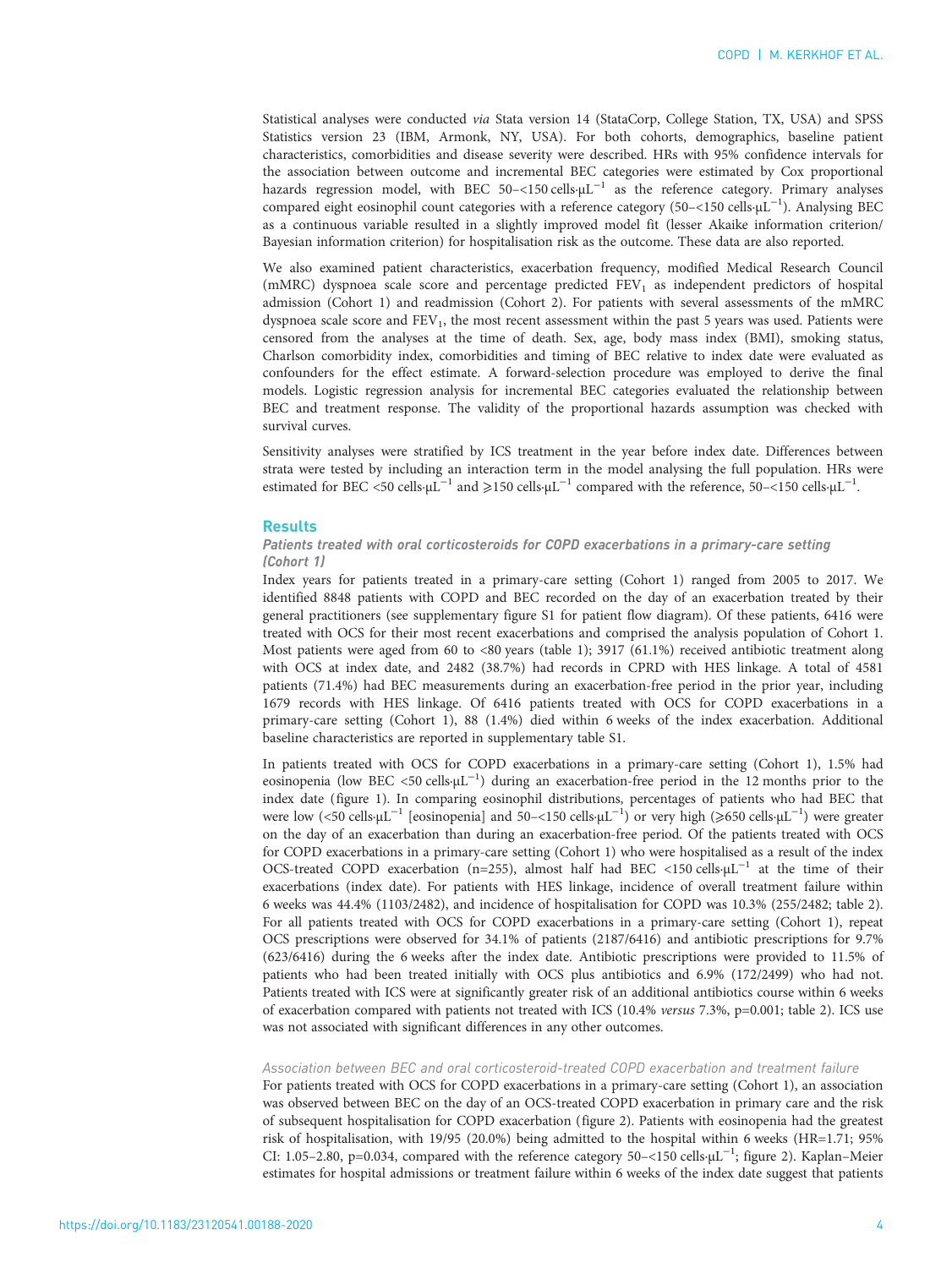<span id="page-4-0"></span>TABLE 1 Demographics and baseline patient characteristics for patients treated with oral corticosteroids for COPD exacerbations in a primary-care setting (Cohort 1) and in a hospital setting (Cohort 2)

| <b>Variable</b>                               | Cohort 1        | <b>Cohort 2</b> |
|-----------------------------------------------|-----------------|-----------------|
| <b>Subjects</b>                               | 6416            | 10245           |
| Age years                                     | $71.3 \pm 10.3$ | $75.1 \pm 9.9$  |
| $\geqslant$ 40-<60 years                      | 850 (13.2)      | 716 (7.0)       |
| $\geqslant$ 60-<80 years                      | 4113 (64.1)     | 5838 (57.0)     |
| $\geqslant$ 80 years                          | 1453 (22.6)     | 3691 (36.0)     |
| <b>Male</b>                                   | 3011 (46.9)     | 5258 (51.3)     |
| Smoking status#                               |                 |                 |
| Nonmissing                                    | 6364 (99.2)     | 10,169 (99.3)   |
| Never-smoker                                  | 747 (11.7)      | 993 [9.8]       |
| Current smoker                                | 2044 (32.1)     | 2940 (28.9)     |
| Ex-smoker                                     | 3573 (56.1)     | 6236 [61.3]     |
| $BMI^*$ kg·m <sup>-2</sup>                    | $27.6 \pm 6.1$  | $26.0 \pm 6.2$  |
| Nonmissing                                    | 1769 (27.6)     | 8943 (87.3)     |
| $<$ 18.5 kg·m <sup>-2</sup>                   | 331(5.4)        | 766 [8.6]       |
| $\ge$ 18.5–<25 kg⋅m <sup>-2</sup>             | 2045 (33.1)     | 3596 (40.2)     |
| $\geq 25 - 30 \text{ kg} \cdot \text{m}^{-2}$ | 1948 (31.5)     | 2495 (27.9)     |
| $\geqslant$ 30 kg·m <sup>-2</sup>             | 1855 (30.0)     | 2086 (23.3)     |
| Active asthma <sup>11</sup>                   | 866 (13.5)      | 486 (4.7)       |
| Active rhinitis <sup>11</sup>                 | 114(1.8)        | 493 (4.8)       |
| Active eczema <sup>11</sup>                   | 267(4.2)        | 430 (4.2)       |
| Nasal polyps <sup>+</sup>                     | 133(2.1)        | 147(1.4)        |
| Diabetes mellitus <sup>+</sup>                | 1132 (17.6)     | 1881 (18.4)     |
| GORD <sup>+</sup>                             | 1426 (22.2)     | 2044 (20.0)     |
| Cardiovascular disease <sup>+</sup>           | 3001 (46.8)     | 6414 (62.6)     |
| Hypertension <sup>+</sup>                     | 3019 (47.1)     | 4886 (47.7)     |
| Osteoporosis <sup>+</sup>                     | 695 (10.8)      | 1241(12.1)      |
| Depression/anxiety <sup>+</sup>               | 2713 (42.3)     | 4396 (42.9)     |
| $FEV1$ % pred                                 | $53.9 \pm 20.1$ | $50.9 \pm 20.9$ |
| Subjects                                      | 5873            | 7883            |
| $\geqslant$ 80% pred                          | 637 (10.8)      | 771 (9.8)       |
| ≥50%-<80% pred                                | 2734 (46.6)     | 2901 (36.8)     |
| ≥30%-<50% pred                                | 1776 (30.2)     | 3046 (38.6)     |
| <30% pred                                     | 726 (12.4)      | 1165 (14.8)     |
| <b>GOLD</b> group                             |                 |                 |
| Subjects                                      | 5460            | 8789            |
| А                                             | 838 (15.3)      | 556 (6.3)       |
| B                                             | 768 (14.1)      | 701(8.0)        |
| $\mathsf{C}$                                  | 1827 (33.5)     | 3641 (41.4)     |
| D                                             | 2027 (37.1)     | 3891 (44.3)     |

Data are presented as n, mean±sp or n (%), unless otherwise stated. BMI: body mass index; GORD: gastro-oesophageal reflux disease; FEV<sub>1</sub>: forced expiratory volume in 1 s; GOLD: Global Initiative for Chronic Obstructive Lung Disease. <sup>#</sup>: the closest BMI within 10 years of the index date, and the smoking status closest to and within 5 years of index date were included;  $\mathbb{I}$ : active disease was defined as a diagnostic or monitoring read code or evidence for specific treatment within 1 year before index date; + : ever diagnosed.

with eosinopenia were hospitalised or failed treatment earlier than others (supplementary [figure S2\)](http://openres.ersjournals.com/lookup/doi/10.1183/23120541.00188-2020.figures-only#fig-data-supplementary-materials). Of these, 42.1% (8/19) were hospitalised within 3 days. Patients with BEC ⩾650 cells·µL−<sup>1</sup> had the least risk of hospitalisation within 6 weeks (HR=0.36; 95% CI: 0.16–0.82). BEC increase of 100 cells·µL−<sup>1</sup> was associated with a reduced risk of hospital admission (HR=0.26; 95% CI: 0.12–0.56, per 100-cells·µL−<sup>1</sup> increase) when analysed as a continuous variable ([table 3\)](#page-6-0).

Hazard ratios experiencing treatment failure for patients in each eosinophil count category are presented in supplementary [figure S3.](http://openres.ersjournals.com/lookup/doi/10.1183/23120541.00188-2020.figures-only#fig-data-supplementary-materials) No relationship was found between BEC and additional OCS (HR=0.88; 95% CI: 0.73–1.07, p=0.204) or antibiotic prescriptions (HR=1.25; 95% CI: 0.91–1.73, p=0.168). However, patients with BEC ≥150 cells<sub><sup>·µL</sub><sup>-1</sup> had an 11% lesser risk of repeat OCS prescriptions (HR=0.89; 95% CI:</sub></sup> 0.81–0.97, p=0.010) and a 22% greater risk of additional antibiotics than patients with BEC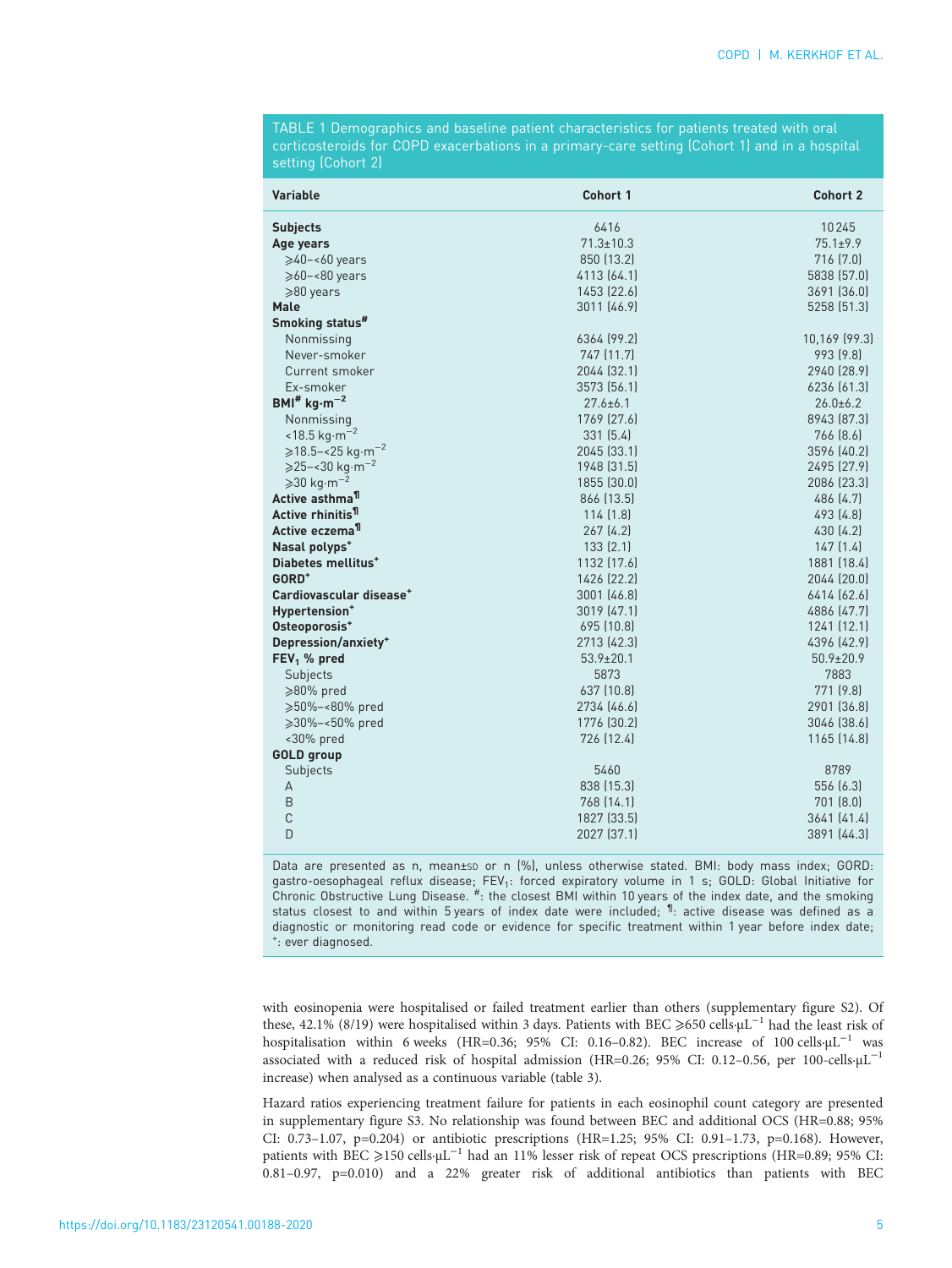<span id="page-5-0"></span>

FIGURE 1 Distribution of blood eosinophil counts for Cohorts 1 and 2.

50–<150 cells·µL−<sup>1</sup> (HR=1.22; 95% CI: 1.04–1.44, p=0.015). Risk of overall treatment failure was greatest for patients with eosinopenia (HR=1.58; 95% CI: 1.20–2.07, p=0.001) and least for patients with BEC  $≥150$  cells·μL<sup>-1</sup> (HR=0.86; 95% CI: 0.76-0.98, p=0.026) compared with reference category 50–<150 cells·µL−<sup>1</sup> . The association between BEC and hospitalisation risk was significant for patients who

TABLE 2 Treatment failure overall and for patients with or without inhaled corticosteroid (ICS) prescriptions in the baseline year for patients treated with oral corticosteroids (OCS) for COPD exacerbations in a primary-care setting (Cohort 1) and patients hospitalised due to COPD exacerbations (Cohort 2)

| <b>Outcome</b>                      | <b>Population</b><br>size n | <b>Failure</b><br>overall | <b>Failure with</b><br><b>ICS</b> | <b>Failure</b><br>without ICS | p-value ICS<br>versus no ICS |
|-------------------------------------|-----------------------------|---------------------------|-----------------------------------|-------------------------------|------------------------------|
| Cohort 1 (n=2482)                   |                             |                           |                                   |                               |                              |
| Overall treatment<br>$f$ ailure $#$ | $2482$ <sup>1</sup>         | 1103 (44.4)               | 914 (45.0)                        | 189 (42.0)                    | 0.250                        |
| Hospital admission<br>for COPD      | $2482$ <sup>1</sup>         | 255 (10.3)                | 218 (10.7)                        | 37[8.2]                       | 0.113                        |
| OCS repeat<br>prescription          | 6416                        | 2187 (34.1)               | 1752 (34.6)                       | 435 (32.3)                    | 0.118                        |
| Antibiotic<br>prescription          | 6416                        | 623 [9.7]                 | 525 (10.4)                        | 98 [7.3]                      | 0.001                        |
| Cohort 2 (n=10245)                  |                             |                           |                                   |                               |                              |
| Hospital<br>readmission             | 10245                       | 1189 [11.6]               | 986 [11.9]                        | 203 (10.5)                    | 0.084                        |

Data are presented as n (%) unless otherwise stated. HES: Hospital Episode Statistics. #: overall treatment failure for patients with HES linkage; treatment failure was defined as a COPD-related hospital admission or accident and emergency department visit, prescription for antibiotics with lower respiratory consultation or a repeat prescription for OCS. <sup>1</sup> patients with HES linkage.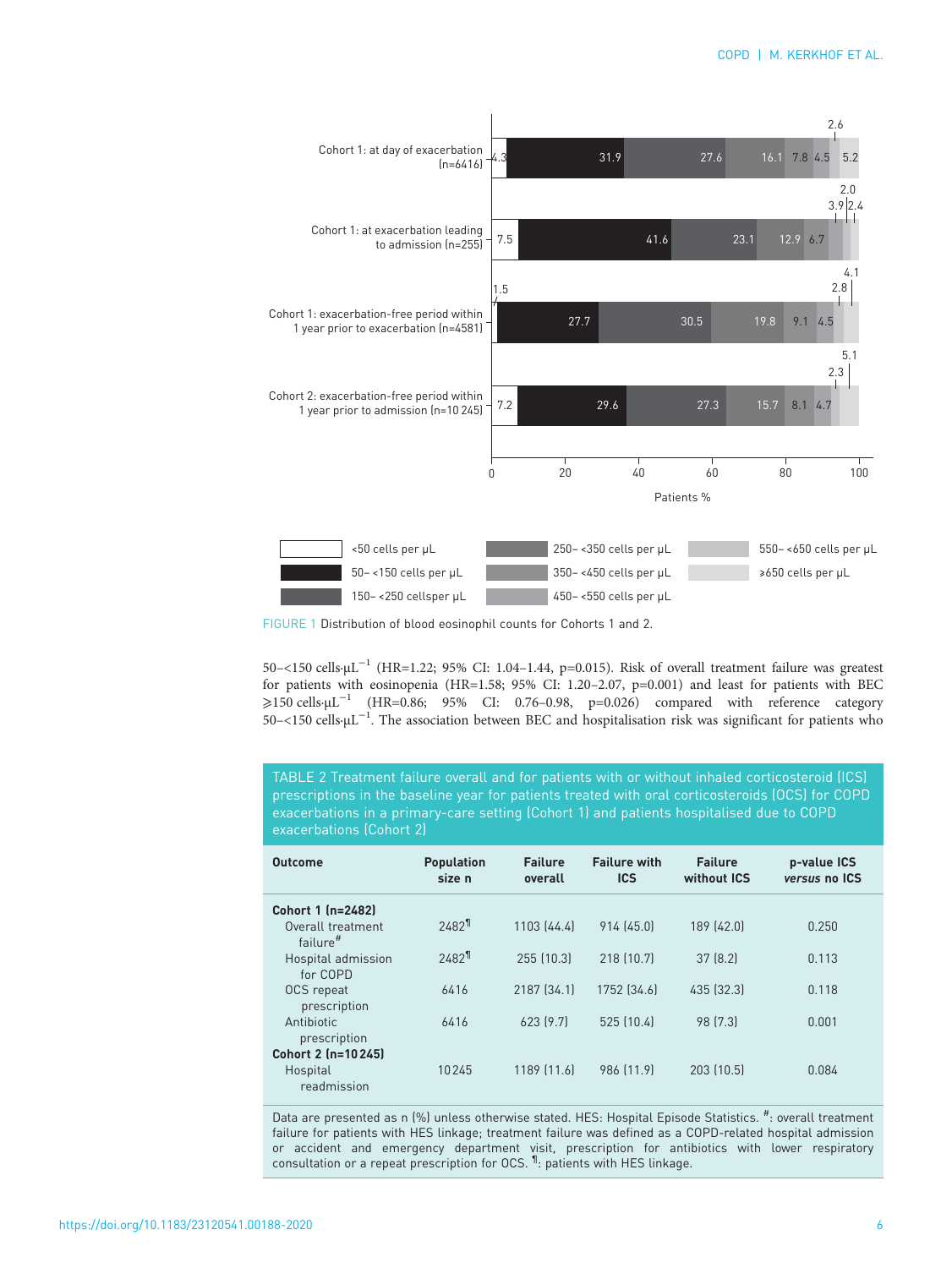<span id="page-6-0"></span>

FIGURE 2 Adjusted hazard ratio for hospital admission within 6 weeks by blood eosinophil counts on the day of exacerbation for patients treated with oral corticosteroids for COPD exacerbations in a primary-care setting (Cohort 1). Patients categorised to eight eosinophil count categories as compared with a reference category of<br>blood eosinophil counts 50 cells·µL<sup>−1</sup>−<150 cells·µL<sup>−1</sup>. BEC: blood eosinophil counts.

were not treated with antibiotics (HR=0.12; 95% CI: 0.03-0.57, p=0.008), as well as for patients who were treated with antibiotics (HR=0.32; 95% CI: 0.13–0.78, p=0.012). We found no evidence that the association was modified by antibiotic treatment (p=0.465 for interaction term of antibiotic treatment and BEC in full model). The association between BEC and hospitalisation risk was also significant for patients without active asthma treated in a primary-care setting (Cohort 1) (HR=0.26; 95% CI: 0.11–0.59, p=0.001).

Of patients treated with OCS for COPD exacerbations in a primary-care setting (Cohort 1) who had data for BEC during an exacerbation-free period in the prior year and at index exacerbation, those with BEC  $<$ 50 cells⋅µL<sup>-1</sup> on the day of an exacerbation had the greatest risks of overall treatment failure and hospitalisation ([figure 3,](#page-7-0) supplementary [figure S4\)](http://openres.ersjournals.com/lookup/doi/10.1183/23120541.00188-2020.figures-only#fig-data-supplementary-materials). Patients with increases ⩾200 cells·µL−<sup>1</sup> during exacerbations had relatively low risk of hospitalisation (HR=0.32; 95% CI: 0.15–0.71, p=0.006; [figure 3](#page-7-0)).

A sensitivity analysis by ICS treatment in baseline year was performed for patients treated with OCS for COPD exacerbations in a primary-care setting (Cohort 1) (supplementary [figures S5 and S6](http://openres.ersjournals.com/lookup/doi/10.1183/23120541.00188-2020.figures-only#fig-data-supplementary-materials)). Effects of

TABLE 3 Predictors of treatment failure (hospital admission for patients treated with oral corticosteroids for COPD exacerbation in a primary-care setting (Cohort 1), hospital readmission for patients hospitalised due to COPD exacerbations (Cohort 2))

| <b>Predictor</b>                                                  | Cohort 1               |         | Cohort 2                                         |                    |
|-------------------------------------------------------------------|------------------------|---------|--------------------------------------------------|--------------------|
|                                                                   | <b>HR (95% CI)</b>     | p-value | <b>HR (95% CI)</b>                               | p-value            |
| Subjects n                                                        | 2482                   |         | 10245                                            |                    |
| Blood eosinophil count per 100-cells- $\mu$ L $^{-1}$<br>increase | $0.26$ $[0.12 - 0.56]$ | < 0.001 | $0.78$ $[0.63 - 0.96]$                           | 0.020              |
| Male                                                              | $1.53$ $(1.19 - 1.98)$ | 0.001   | $1.15$ $(1.03 - 1.29)$                           | 0.016              |
| Age per 10 years<br>Underweight, BMI <18.5 $kg·m^{-2}$            | $2.29$ [1.53-3.43]     | < 0.001 | $1.24$ $(1.17 - 1.32)$<br>$1.41$ $(1.17 - 1.70)$ | < 0.001<br>< 0.001 |
| <b>Smoking habits</b>                                             |                        |         |                                                  |                    |
| Current smoker                                                    | $1.74$ $(1.04 - 2.91)$ | 0.034   |                                                  |                    |
| Ex-smoker                                                         | $1.66$ $[1.02 - 2.71]$ | 0.042   |                                                  |                    |
| Cardiovascular disease                                            | $2.18$ $(1.61 - 2.95)$ | < 0.001 |                                                  |                    |
| <b>COPD exacerbations per 1 increase</b>                          | $1.12$ $(1.07 - 1.17)$ | < 0.001 | $1.09$ $(1.06 - 1.12)$                           | < 0.001            |
| mMRC dyspnoea scale score                                         |                        |         |                                                  |                    |
| Maximum score                                                     | $1.69$ $(1.05 - 2.70)$ | 0.030   | $1.28$ $(1.06 - 1.55)$                           | 0.012              |
| Missing <sup>#</sup>                                              |                        |         | $1.25$ $(1.06 - 1.48)$                           | 0.008              |
| $FEV1$ % pred                                                     |                        |         |                                                  |                    |
| $~30\%$                                                           |                        |         | $1.36$ $(1.15 - 1.62)$                           | < 0.001            |
| Missing <sup>#</sup>                                              |                        |         | $1.26$ $(1.09 - 1.45)$                           | 0.008              |
| Triple therapy <sup>11</sup> prescribed                           |                        |         | $1.19$ $(1.05 - 1.34)$                           | 0.005              |

HR: hazard ratio; BMI: body mass index; mMRC: modified Medical Research Council; FEV<sub>1</sub>: forced expiratory volume in 1 s.<sup>#</sup>: patients without monitoring data; <sup>1</sup>: triple therapy consisted of inhaled corticosteroids, long-acting  $\beta_2$ -agonists and long-acting muscarinic antagonists.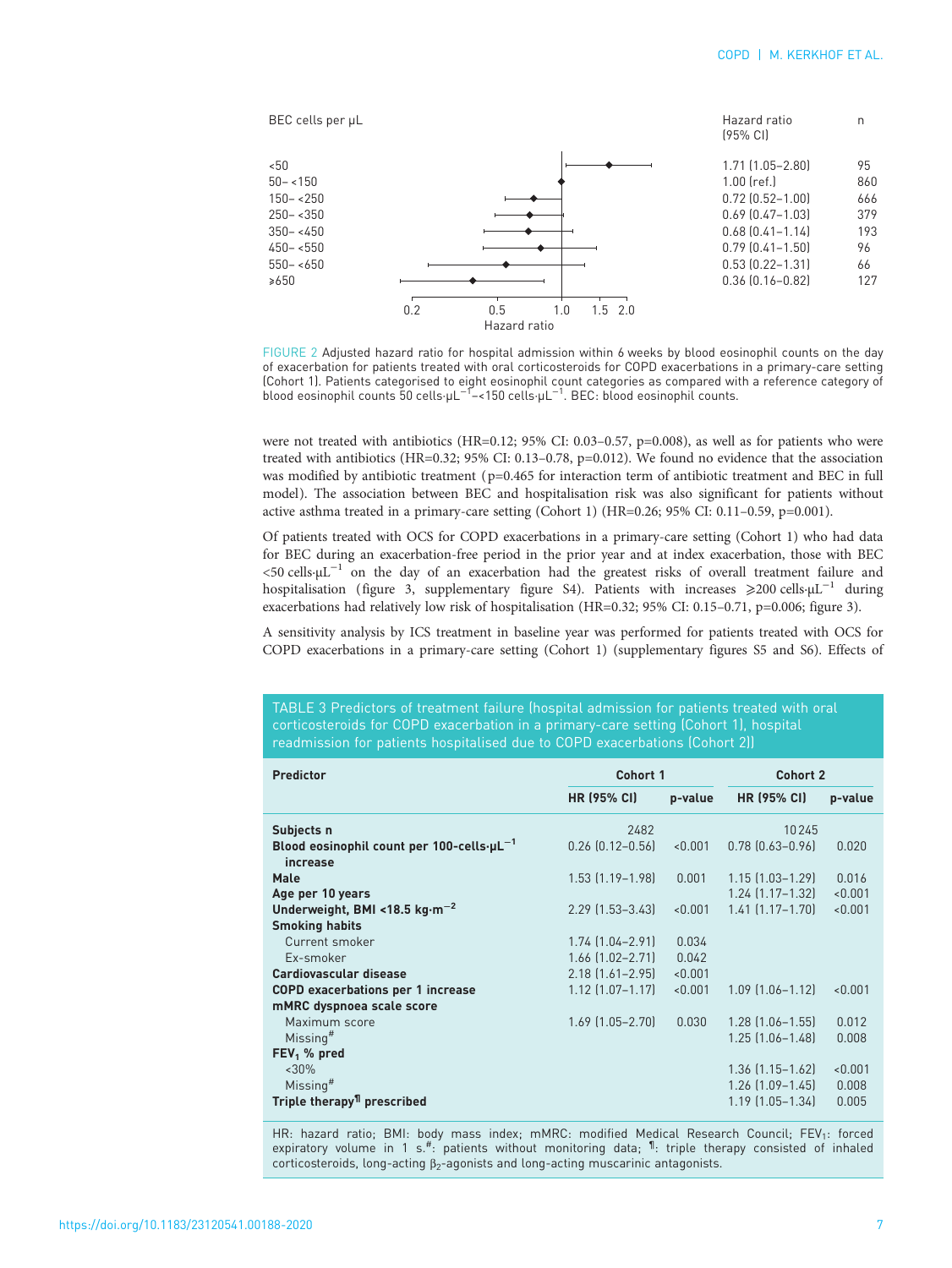<span id="page-7-0"></span>

FIGURE 3 Association between hospital admission within 6 weeks and individual change in blood eosinophil counts from an exacerbation-free period to the day of exacerbation for patients treated with oral corticosteroids for COPD exacerbations in a primary-care setting (Cohort 1). BEC: blood eosinophil counts.

BEC on risk of hospital admission or treatment failure by any definition were similar for patients who did and did not receive ICS in the prior year.

## Patients hospitalised due to COPD exacerbations (Cohort 2)

In patients hospitalised due to COPD exacerbations (Cohort 2), index years ranged from 1997 to 2016. We identified 11405 patients who were hospitalised for COPD exacerbations and had BEC recorded during an exacerbation-free period in the prior year (see supplementary [figure S7](http://openres.ersjournals.com/lookup/doi/10.1183/23120541.00188-2020.figures-only#fig-data-supplementary-materials) for patient flow diagram). A total of 1160 patients (10.2%) died in the hospital during the index admission for COPD, leaving 10245 patients who were eligible for inclusion. Most patients in Cohort 2 were aged from 60 to <80 years [\(table 1](#page-4-0)).

In patients hospitalised for COPD exacerbation (Cohort 2), 7.2% of patients had eosinopenia (BEC <50 cells·µL−<sup>1</sup> ) during an exacerbation-free period in 12 months prior to the index date ([figure 1](#page-5-0)). Of hospitalised patients (Cohort 2), 11.6% (1189/10 245) were readmitted to the hospital within 4 weeks for COPD exacerbation ([table 2\)](#page-5-0). Frequency of hospital readmission was not substantially different between patients who did and did not receive ICS treatment in the previous year.

# Association between BEC during an exacerbation-free period in the year prior to index date and hospital readmission in patients hospitalised for COPD exacerbations (Cohort 2)

Kaplan–Meier estimates for hospital admissions suggest that patients with eosinopenia were hospitalised earlier than patients with greater BEC (supplementary [figure S8\)](http://openres.ersjournals.com/lookup/doi/10.1183/23120541.00188-2020.figures-only#fig-data-supplementary-materials). Risk of short-term hospital readmission for COPD exacerbation within 4 weeks was greatest for patients with BEC <50 cells⋅µL<sup>-1</sup> (14.7% (108/734); HR=1.19; 95% CI: 0.96–1.47, p=0.119) and least for patients with BEC ≥650 cells⋅µL<sup>-1</sup> (9.7% (51/526); HR=0.76; 95% CI: 0.56–1.01, p=0.063; [figure 4\)](#page-8-0). When analysed as a continuous variable, risk of short-term readmission decreased significantly with increasing BEC (HR=0.78; 95% CI: 0.63–0.96, p=0.020 per 100-cells·µL−<sup>1</sup> increase ([table 3](#page-6-0)). The association between risk and BEC was more pronounced for the 5449 (47.8%) patients with a history of OCS treatment in the prior year (HR=0.52; 95% CI: 0.33–0.80, p=0.003). ICS treatment had no apparent effect on risk of hospital readmission (supplementary [figure S5\)](http://openres.ersjournals.com/lookup/doi/10.1183/23120541.00188-2020.figures-only#fig-data-supplementary-materials). The association between BEC and hospital readmission risk remained significant after exclusion of patients with active asthma (HR=0.80; 95% CI: 0.65-0.99, p=0.039). No relevant differences in the use of maintenance therapy and ICS dosages between incremental categories of BECs at baseline were found (supplementary [table S2\)](http://openres.ersjournals.com/lookup/doi/10.1183/23120541.00188-2020.figures-only#fig-data-supplementary-materials).

Risk of hospital readmission increased 25% with every 10-year increase in patient age ([figure 5](#page-8-0)). This risk was also greater for patients who were male, underweight (BMI <18.5), receiving triple therapy, and who had a diagnosis of anxiety or depression. Patients who experienced  $\geq 4$  exacerbations during the year prior to the index date had twice the risk of hospital readmission compared with patients who experienced no exacerbations in that time. Severe dyspnoea was associated with a greater hazard ratio for hospital readmission. This risk also increased as  $FEV<sub>1</sub>$  decreased [\(figure 5](#page-8-0)).

#### **Discussion**

Overall, the data from the two cohorts demonstrated that patients with greater BEC had better treatment response and outcomes to OCS than those with eosinopenia. For patients treated with OCS for COPD exacerbations in a primary-care setting (Cohort 1), steroids were most effective in preventing hospital admission for patients with BEC increases  $\geq 200$  cells⋅µL<sup>-1</sup> from an exacerbation-free period to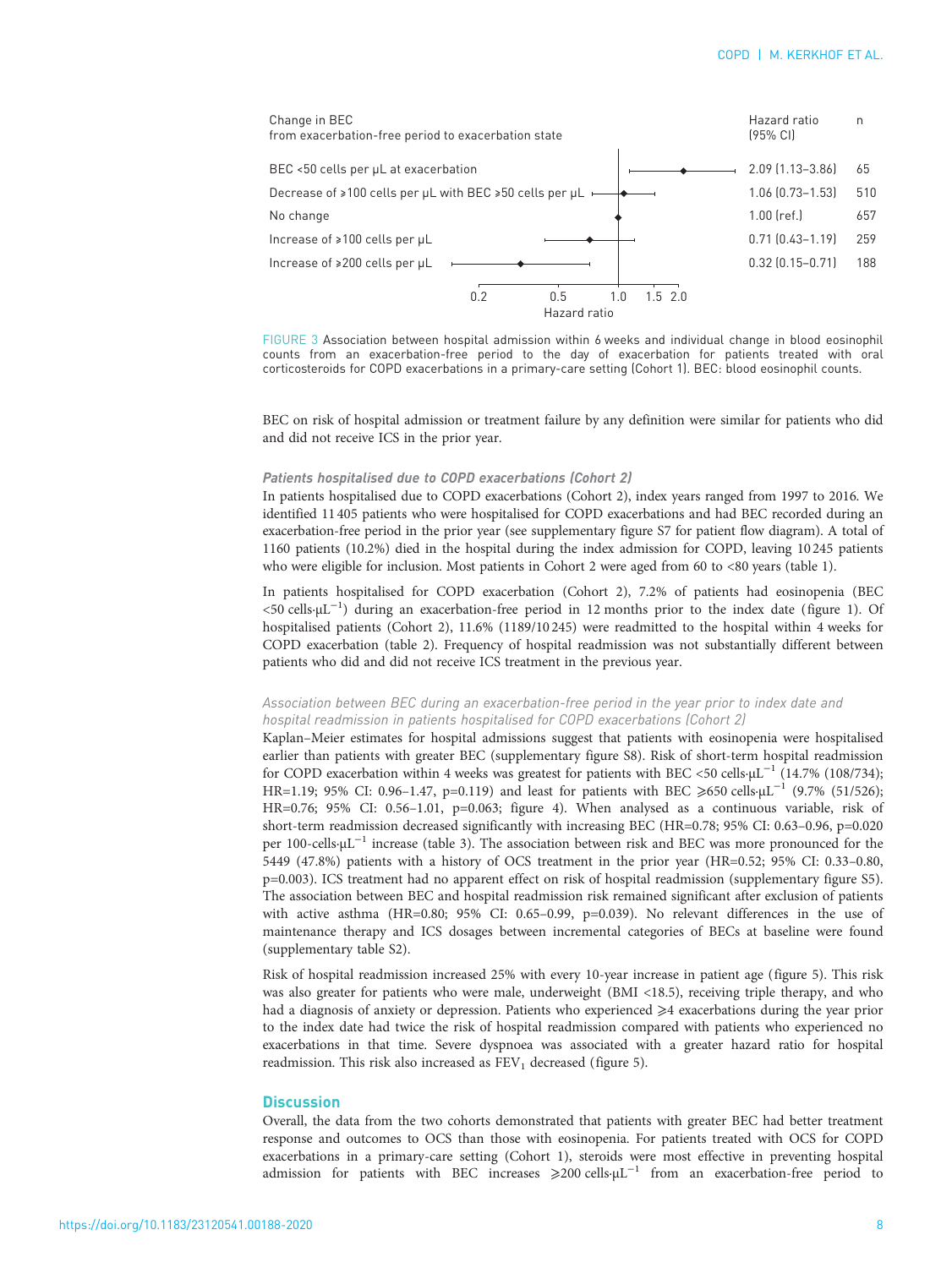<span id="page-8-0"></span>

FIGURE 4 Adjusted hazard ratio for hospital readmission within 4 weeks by blood eosinophil counts during an exacerbation-free period in the prior year for patients hospitalised due to COPD exacerbations (Cohort 2). BEC: blood eosinophil counts.

exacerbation state. Patients with greater BEC on the day of an exacerbation who were treated with OCS in primary care had a lesser risk of hospital admission. For patients hospitalised due to COPD exacerbations (Cohort 2), our data suggest that patients with BEC ≥650 cells⋅μL<sup>-1</sup> during an exacerbation-free period were most responsive to OCS treatment upon hospital admission for exacerbation. Our study supports the findings of BAFADHEL et al. [\[10\]](#page-10-0) that OCS treatment for exacerbations does not have a clear benefit for patients with eosinopenia and supports the positive results of eosinophil-guided corticosteroid therapy in the CORTICO-COP trial [[11](#page-10-0)]. For patients with eosinopenia who do not benefit from OCS, exacerbations are not likely to be driven by eosinophils and may require a different treatment approach [\[23\]](#page-10-0).

In contrast, eosinopenia was associated with poorer patient outcomes, including hospital admission within a few days of COPD exacerbation and short-term readmission after discharge. The risk of both outcomes decreased with increasing BEC in a count-dependent manner. The risk of overall treatment failure was also greatest for patients with eosinopenia. Patients whose BEC decreased to <150 cells⋅µL<sup>-1</sup> also had elevated risk of hospitalisation for exacerbations. A decrease in BEC, which can occur with acute bacterial infection and inflammation, is considered a reliable clinical marker of acute infection [\[24\]](#page-10-0). Eosinopenia not caused by prior OCS treatment has been recognised as a marker of sepsis and may indicate that patients are critically ill and require immediate antibiotic treatment [[25\]](#page-10-0). Identification of the different drivers of the exacerbation (e.g., bacterial infection), together with biomarkers and clinical features, can support treatment choice and improve treatment outcomes.



FIGURE 5 Adjusted hazard ratio for hospital readmission within 4 weeks by baseline characteristics for patients hospitalised due to COPD exacerbations (Cohort 2). a) Predictors; b) baseline moderate or severe exacerbations; c) modified Medical Research Council (mMRC) dyspnoea score; d) forced expiratory volume in 1s (FEV<sub>1</sub>) % predicted. BMI: body mass index.  $\overset{\#}\,$ : triple therapy consisted of inhaled corticosteroids, long-acting  $β_2$ -agonists and long-acting muscarinic antagonists.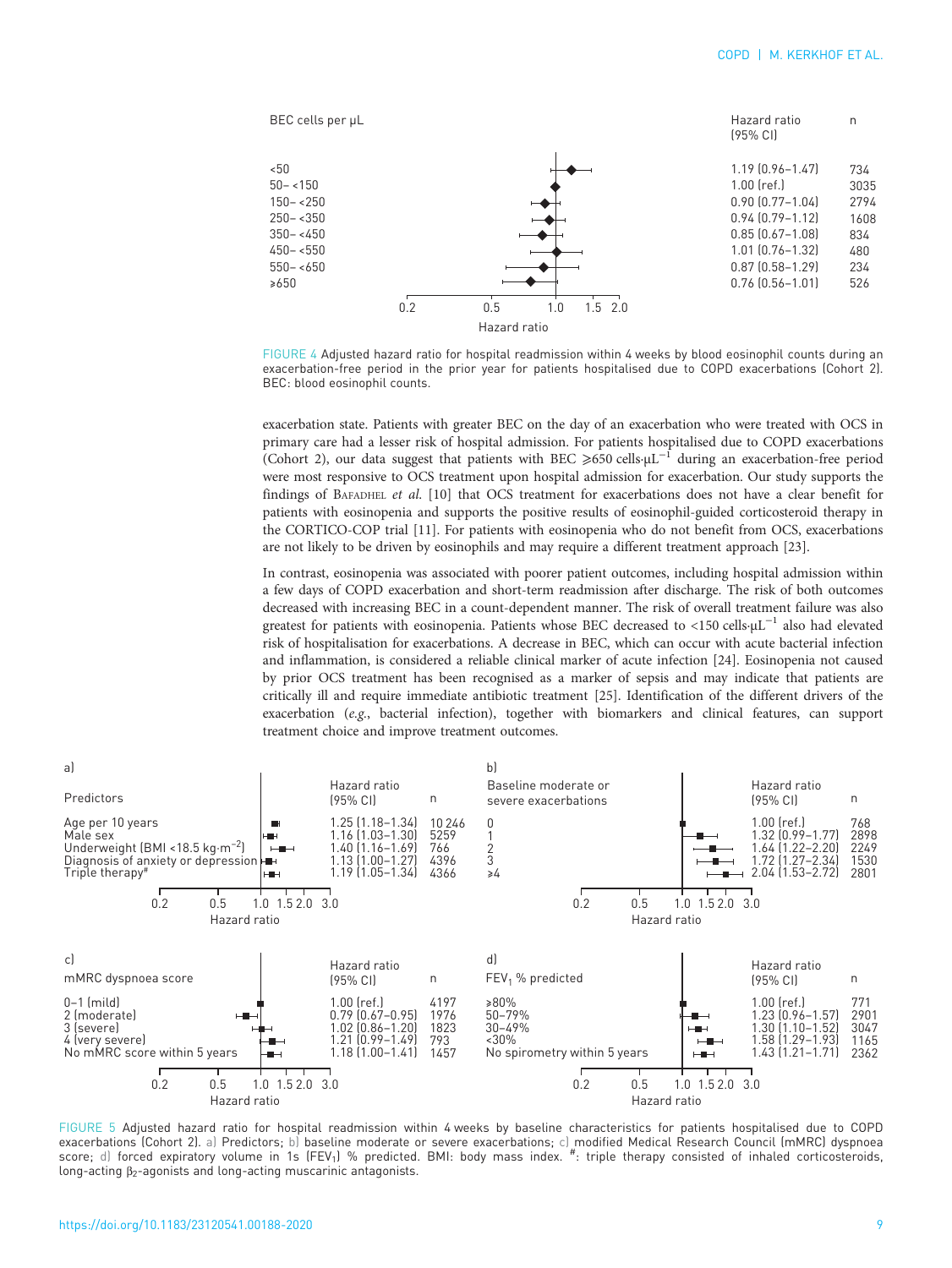Our findings concerning blood eosinophils agree with several published studies. DUMAN et al. [\[17\]](#page-10-0) found that patients with elevated blood eosinophils (≥2%) had shorter hospital stays and lesser readmission rates over 6 months. BAFADHEL et al. [\[7](#page-10-0)] concur that patients who were hospitalised for COPD exacerbations with BEC ≥200 cells·µL<sup>-1</sup> had shorter stays than patients with eosinopenia. However, this did not impact long-term health outcomes or readmission rates. A recent study by PRINS et al. [\[16\]](#page-10-0) confirmed the greater treatment response by demonstrating reduced risk of treatment failure within 10 days for patients with blood eosinophils ≥2% on admittance (with a sensitivity analysis with ≥300 cells·µL<sup>-1</sup>), but found a significantly increased risk of relapse after >30 days of follow-up. However, other studies describe increased risks of hospital readmission or treatment failure for patients with elevated BEC on admission [\[15, 16\]](#page-10-0). The different data sources, inclusion criteria and analyses used for these studies may account for some of the differences in findings and do not allow for direct comparisons between studies. Prospective studies are required to provide more insight into the effects of BEC on treatment outcomes for patients with COPD. Our findings that some patients with relatively elevated BEC (≥450 cells⋅μL<sup>-1</sup>) and a recent history of OCS use were hospitalised and appeared to have responded well to more intensive OCS treatment during hospitalisation are consistent with previous findings. Evidence suggests that patients with BEC  $\geq 450$  cells⋅µL<sup>-1</sup> had increased exacerbation rates [[26](#page-11-0)] and required more intensive treatment than routine care.

Our studies used real-world data from validated, high-quality databases, in addition to primary-care data enhanced by the influence of the UK Quality and Outcomes Framework [\[27\]](#page-11-0) and detailed diagnostic reasons for hospital admission from HES [[28](#page-11-0)]. Inclusion criteria were selected for patients with managed COPD in advance of admission rather than COPD diagnosed at the time of admission. However, uncertainty remains as to whether these patients with BEC recorded on the day of an exacerbation are representative of all patients with exacerbations, as BEC testing is not routine. The primary outcome for patients treated with OCS for COPD exacerbations in the primary-care setting (Cohort 1) includes hospital admissions as a valid proxy for treatment failure. Additional prescriptions are a less certain measure of treatment failure because general practitioners may prescribe another OCS treatment course for patients with persistent symptoms but not initial treatment failure. Another study limitation was the lack of patient information on spirometry and smoking habits, which may have led to the inclusion of patients with asthma. Although treatment of exacerbations with OCS is a well-established, common practice to reduce the risk of treatment failure or prolonged hospital stay during hospitalisation for patients with COPD [[29, 30\]](#page-11-0), an additional study limitation was the lack of information on treatment received during hospitalisation. Additionally, the lack of treatment information after hospital discharge and before readmission renders the association between hospital readmission and BEC values obtained during an exacerbation-free period in the year prior to index hospitalisation as a hypothesis-generating path. Finally, statistical power was limited in these analyses, particularly when evaluating short-term readmission rates, and larger prospective studies may be required to confirm our findings.

Standard management of COPD exacerbations with OCS has limited success for some patients. COPD exacerbations have been associated with bacteria, viruses and sputum eosinophilia [\[5](#page-10-0)]. The response to OCS therapy as part of hospitalisation treatment or community treatment is predicted by eosinophil counts. Patients with the lowest eosinophil counts likely do less well, and those with greater eosinophil counts probably have a greater treatable trait and thus may respond to OCS. To some extent, this response is consistent with the data on ICS as maintenance therapy. Low eosinophil counts may be a marker of acute or chronic bacterial infection and may predict the necessity of antibiotic therapy. There are published data on this for hospitalised patients, but little for community-treated COPD exacerbations. We found that BEC may be biomarkers that can aid in treatment decisions for patients with COPD with greater BEC indicating responsiveness to OCS to treat acute exacerbations. In addition, BEC <150 cells·µL−<sup>1</sup> may indicate an underlying condition or set of conditions associated with treatment failure and worse outcomes. Together, these data suggest that current practices of OCS treatment for COPD exacerbations should be reconsidered. Biomarkers together with clinical features can support physicians' treatment decisions.

Conflict of interest: M. Kerkhof reports personal fees from the Observational and Pragmatic Research Institute outside the submitted work. I. Chaudry reports personal fees from the Observational and Pragmatic Research Institute outside the submitted work. I.D. Pavord reports personal fees and nonfinancial support from AstraZeneca and Boehringer Ingelheim, personal fees from Aerocrine, Almirall and Novartis, personal fees and nonfinancial support from GSK, personal fees from Genentech, Regeneron, MSD, Schering-Plough and Dey, and personal fees and nonfinancial support from Napp and from Respivert, outside the submitted work. M. Miravitlles reports personal fees from AstraZeneca, Bial, Boehringer Ingelheim, Chiesi, Cipla and CSL Behring, grants and personal fees from Grifols, personal fees from Menarini, Novartis, Rovi, Sandoz, Zambon, Ferrer, Gebro Pharma, grants and personal fees from GlaxoSmithKline, and personal fees from Laboratorios Esteve, Mereo Biopharma, Novartis, pH Pharma, Teva and Verona Pharma, outside the submitted work. C. Kook Rhee reports personal fees from AstraZeneca, Bayer, Boehringer Ingelheim, GlaxoSmithKline, MSD, Mundipharma, Novartis, Takeda and Teva, outside the submitted work. D.M.G. Halpin reports personal fees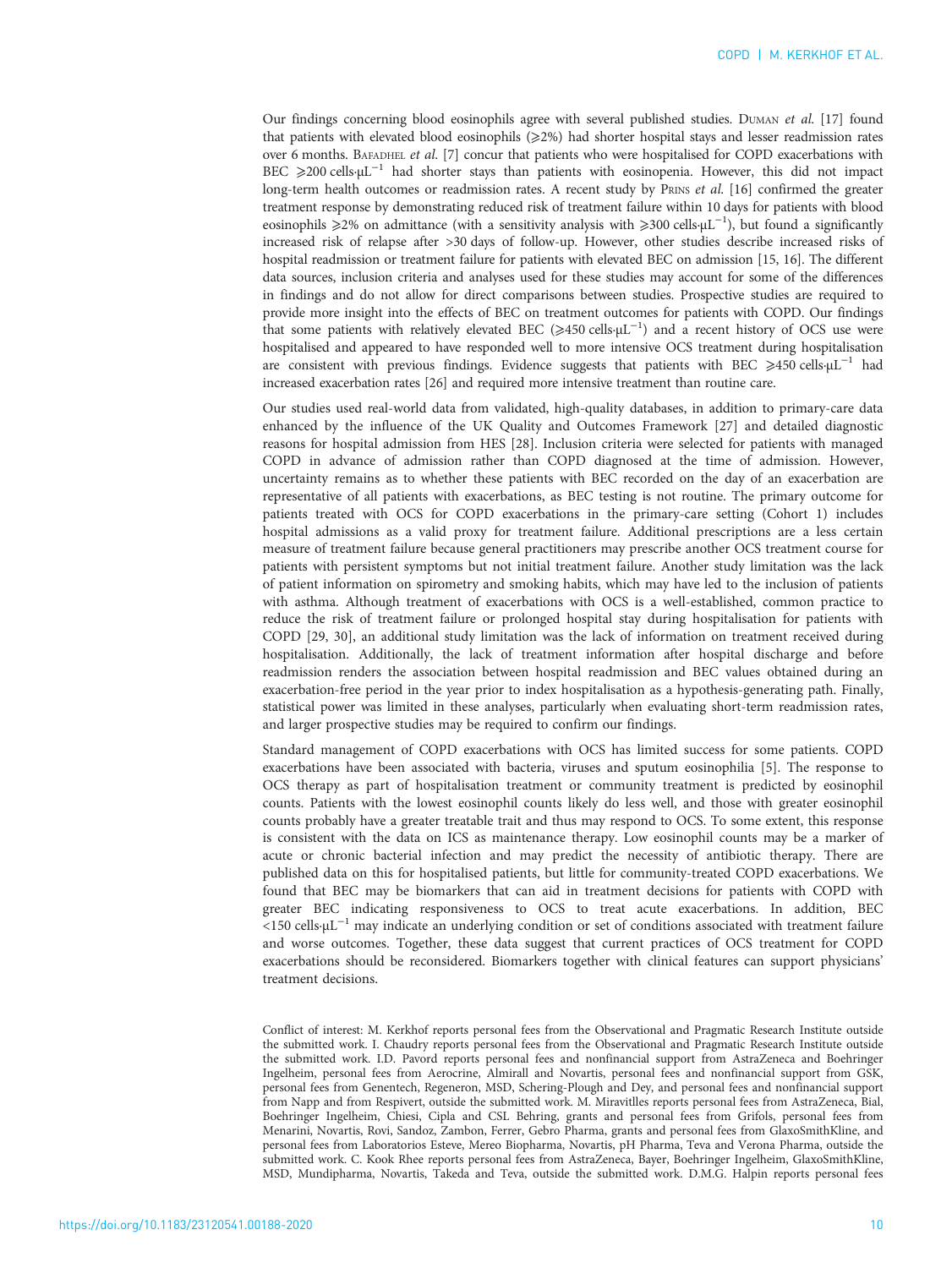<span id="page-10-0"></span>from AstraZeneca, personal fees and nonfinancial support from Boehringer Ingelheim, personal fees from Chiesi, CSL Behring and GlaxoSmithKline, personal fees and nonfinancial support from Novartis, and personal fees from Pfizer and Sanofi, outside the submitted work. O.S. Usmani reports personal fees and other support from Boehringer Ingelheim, Chiesi, Edmond Pharma, GlaxoSmithKline and Mundipharma International, and personal fees from AstraZeneca, Cipla, NAPP, Novartis, Pearl Therapeutics, Roche, Sandoz, Takeda, Trudell Medical, UCB and Vectura, outside the submitted work. R. Jones reports grants and personal fees from AstraZeneca and GSK, and personal fees from Boehringer Ingelheim, Chiesi, Novartis, Nutiricia and Pfizer, outside the submitted work. J. Kocks reports grants and personal fees from AstraZeneca and Boehringer Ingelheim, grants from Chiesi, grants and personal fees from GSK and Novartis, and grants from Mundi Pharma and TEVA, outside the submitted work. M. Alacqua reports personal fees from AstraZeneca outside the submitted work. T. Morris reports personal fees from AstraZeneca outside the submitted work. A. Kaplan has nothing to disclose. D.B. Price reports personal fees from the Observational and Pragmatic Research Institute outside the submitted work.

Support statement: This study was funded by AstraZeneca. Editorial support was provided by Joanne M. Faysal and Jennie G. Jacobson of JK Associates, Inc., and Michael A. Nissen of AstraZeneca. Funding information for this article has been deposited with the [Crossref Funder Registry.](https://www.crossref.org/services/funder-registry/)

#### References

- Agusti A, Bel E, Thomas M, et al. Treatable traits: toward precision medicine of chronic airway diseases. Eur Respir J 2016; 47: 410–419.
- 2 Donaldson GC, Law M, Kowlessar B, et al. Impact of prolonged exacerbation recovery in chronic obstructive pulmonary disease. Am J Respir Crit Care Med 2015; 192: 943–950.
- 3 Singh D, Agusti A, Anzueto A, et al. Global strategy for the diagnosis, management, and prevention of chronic obstructive lung disease: the GOLD science committee report 2019. Eur Respir J 2019; 53: 1900164.
- Wedzicha JA, Miravitlles M, Hurst JR, et al. Management of COPD exacerbations: a European Respiratory Society/American Thoracic Society (ERS/ATS) guideline. Eur Respir J 2017; 49: 1600791.
- 5 Bafadhel M, McKenna S, Terry S, et al. Acute exacerbations of chronic obstructive pulmonary disease: identification of biologic clusters and their biomarkers. Am J Respir Crit Care Med 2011; 184: 662–671.
- 6 Barnes NC, Sharma R, Lettis S, et al. Blood eosinophils as a marker of response to inhaled corticosteroids in COPD. Eur Respir J 2016; 47: 1374–1382.
- Bafadhel M, Greening NJ, Harvey-Dunstan TC, et al. Blood eosinophils and outcomes in severe hospitalised exacerbations of COPD. Chest 2016; 150: 320–328.
- 8 Pizzichini E, Pizzichini MM, Gibson P, et al. Sputum eosinophilia predicts benefit from prednisone in smokers with chronic obstructive bronchitis. Am J Respir Crit Care Med 1998; 158: 1511–1517.
- 9 Brightling CE, Monteiro W, Ward R, et al. Sputum eosinophilia and short-term response to prednisolone in chronic obstructive pulmonary disease: a randomised controlled trial. Lancet 2000; 356: 1480–1485.
- 10 Bafadhel M, Davies L, Calverley PM, et al. Blood eosinophil guided prednisolone therapy for exacerbations of COPD: a further analysis. Eur Respir J 2014; 44: 789–791.
- 11 Sivapalan P, Lapperre TS, Janner J, et al. Eosinophil-guided corticosteroid therapy in patients admitted to hospital with COPD exacerbation (CORTICO-COP): a multicentre, randomised, controlled, open-label, non-inferiority trial. Lancet Respir Med 2019; 7: 699–709.
- 12 Bafadhel M, Peterson S, De Blas MA, et al. Predictors of exacerbation risk and response to budesonide in patients with chronic obstructive pulmonary disease: a post-hoc analysis of three randomised trials. Lancet Respir Med 2018; 6: 117–126.
- 13 Cheng S-L, Lin C-H. Effectiveness using higher inhaled corticosteroid dosage in patients with COPD by different blood eosinophil counts. Int J Chron Obstruct Pulmon Dis 2016; 11: 2341–2348.
- 14 Pascoe S, Barnes N, Brusselle G, et al. Blood eosinophils and treatment response with triple and dual combination therapy in chronic obstructive pulmonary disease: analysis of the IMPACT trial. Lancet Respir Med 2019; 7: 745–756.
- 15 Couillard S, Larivee P, Courteau J, et al. Eosinophils in COPD exacerbations are associated with increased readmissions. Chest 2017; 151: 366–373.
- 16 Prins HJ, Duijkers R, Lutter R, et al. Blood eosinophilia as a marker of early and late treatment failure in severe acute exacerbations of COPD. Respir Med 2017; 131: 118–124.
- 17 Duman D, Aksoy E, Agca MC, et al. The utility of inflammatory markers to predict readmissions and mortality in COPD cases with or without eosinophilia. Int J Chron Obstruct Pulmon Dis 2015; 10: 2469–2478.
- 18 Li Q, Larivée P, Courteau J, et al. Greater eosinophil counts at first COPD hospitalization are associated with more readmissions and fewer deaths. Int J Chron Obstruct Pulmon Dis 2019; 14: 331–341.
- 19 Manson SC, Brown RE, Cerulli A, et al. The cumulative burden of oral corticosteroid side effects and the economic implications of steroid use. Respir Med 2009; 103: 975–994.
- 20 Boston Collaborative Drug Surveillance Program. The Clinical Practice Research Datalink. [www.bu.edu/bcdsp/](https://dx.doi.org/www.bu.edu/bcdsp/gprd/) [gprd/.](https://dx.doi.org/www.bu.edu/bcdsp/gprd/) Date last updated: March 28, 2017. Date last accessed: October 20, 2017.
- 21 Clinical Practice Research Datalink. CPRD linked data. [www.cprd.com/linked-data#HES%20Admitted%20Patient%](http://www.cprd.com/linked-data#HES%20Admitted%20Patient%20Care%20data) [20Care%20data.](http://www.cprd.com/linked-data#HES%20Admitted%20Patient%20Care%20data) Date last updated: June 25, 2019. Date last accessed: July 3, 2019.
- 22 Hunter LC, Lee RJ, Butcher I, et al. Patient characteristics associated with risk of first hospital admission and readmission for acute exacerbation of chronic obstructive pulmonary disease (COPD) following primary care COPD diagnosis: a cohort study using linked electronic patient records. BMJ Open 2016; 6: e009121.
- 23 Kolsum U, Donaldson GC, Singh R, et al. Blood and sputum eosinophils in COPD; relationship with bacterial load. Respir Res 2017; 18: 88.
- 24 Bass DA, Gonwa TA, Szejda P, et al. Eosinopenia of acute infection: production of eosinopenia by chemotactic factors of acute inflammation. J Clin Invest 1980; 65: 1265–1271.
- 25 Holland M, Alkhalil M, Chandromouli S, et al. Eosinopenia as a marker of mortality and length of stay in patients admitted with exacerbations of chronic obstructive pulmonary disease. Respirology 2010; 15: 165–167.